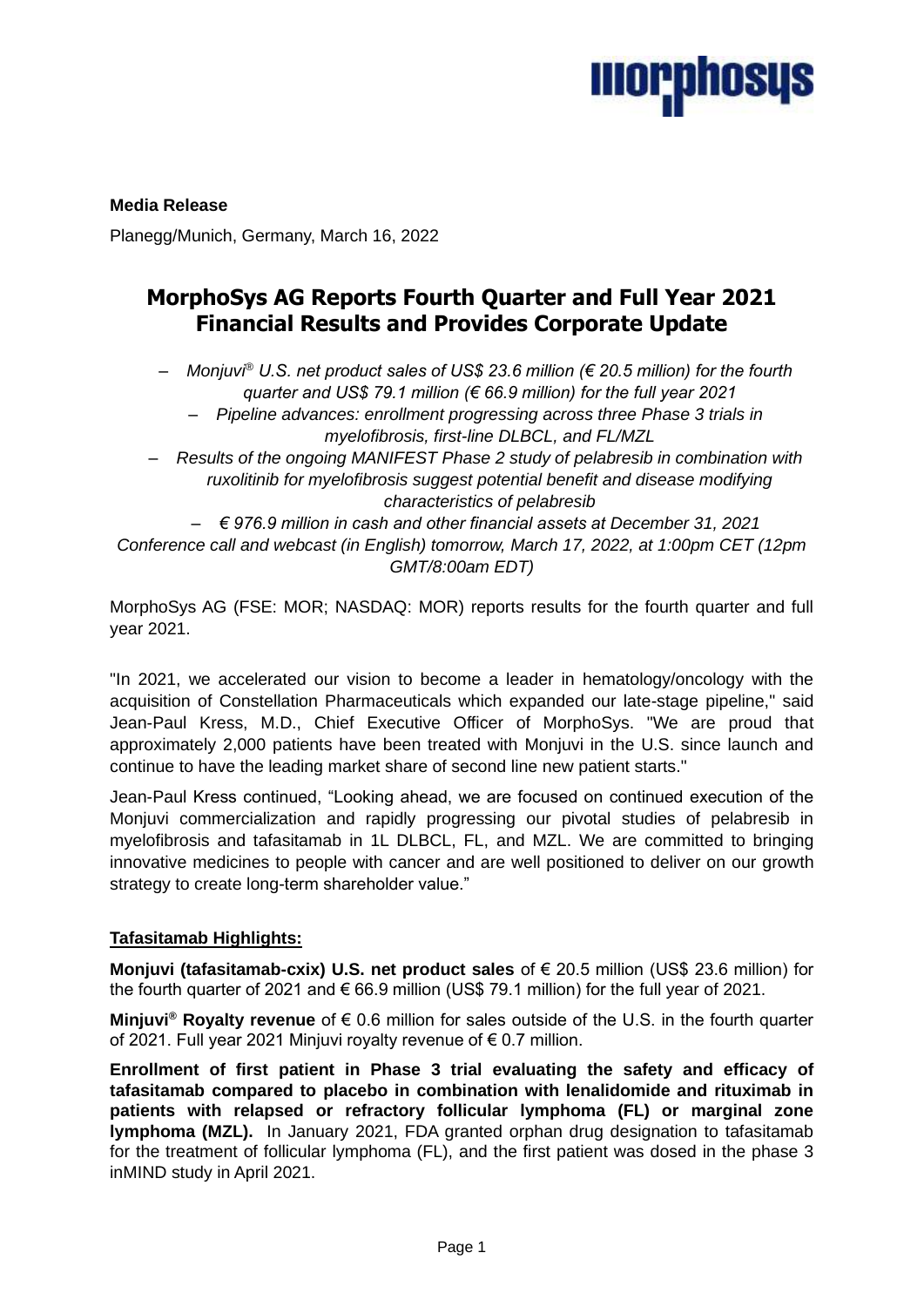**Enrollment of first patient in Phase 3 trial evaluating tafasitamab and lenalidomide in addition to R-CHOP in first-line DLBCL patients.** In May 2021, the first patient was dosed in the pivotal Phase 3 frontMIND study evaluating tafasitamab and lenalidomide in addition to rituximab, cyclophosphamide, doxorubicin, vincristine and prednisone (R-CHOP) compared to R-CHOP alone as first-line treatment for high-intermediate and high-risk patients with untreated diffuse large B-cell lymphoma (DLBCL).

**Health Canada and European Commission approve Minjuvi in combination with lenalidomide for DLBCL.** In August 2021, Health Canada granted conditional marketing authorization for Minjuvi (tafasitamab) in combination with lenalidomide for the treatment of adults with relapsed or refractory diffuse large B-cell lymphoma (DLBCL) not otherwise specified, including DLBCL arising from low grade lymphoma, who are not eligible for autologous stem cell transplant (ASCT) and the European Commission granted conditional marketing authorization for Minjuvi (tafasitamab) in combination with lenalidomide, followed by Minjuvi monotherapy, for the treatment of adult patients with relapsed or refractory diffuse large B-cell lymphoma (DLBCL) who are not eligible for autologous stem cell transplant (ASCT).

**Announcement of real-world evidence for tafasitamab in combination with lenalidomide for patients with DLBCL.** In December 2021, MorphoSys presented additional real-world evidence results from the RE-MIND2 study comparing tafasitamab in combination with lenalidomide against the most frequently used treatments in adult patients with relapsed or refractory diffuse large B-cell lymphoma (DLBCL). These treatments include polatuzumab vedotin plus bendamustine and rituximab (Pola-BR), rituximab plus lenalidomide (R2), and CD19 chimeric antigen receptor T-cell (CAR-T) therapies. The data was presented at the 63rd American Society of Hematology Annual Meeting and Exposition (ASH 2021).

**National Comprehensive Cancer Network® updates guidelines for Monjuvi** On March 15, 2022, the National Comprehensive Cancer Network updated the designation of Monjuvi (tafasitamab-cxix) to preferred regimen in its Clinical Practice Guidelines in oncology for Bcell Lymphomas.

### **Pelabresib Highlights:**

**Announcement of data from Phase 2 MANIFEST study in patients with myelofibrosis.**  In December 2021, MorphoSys presented the latest data from the ongoing MANIFEST study, an open-label, Phase 2 clinical trial of pelabresib, an investigational BET inhibitor, in patients with myelofibrosis, a rare bone marrow cancer for which only limited treatment options are available. The data confirm and corroborate previously reported data, including updated data for the primary endpoint spleen volume reduction at week 24 for the combination arm 3 with ruxolitinib in frontline myelofibrosis and a reduction in total symptom score. The data increased MorphoSys' confidence in the probability of success for the phase 3 MANIFEST-2 study. These findings were presented at the 63rd American Society of Hematology Annual Meeting and Exposition (ASH 2021).

### **Other Program Highlights:**

**Enrollment of first patient in felzartamab Phase 2 trial for Immunoglobulin A Nephropathy (IgAN).** In October 2021, the first patient has been dosed in the Phase 2 IGNAZ clinical trial evaluating felzartamab for patients with (IgAN).

**Announcement of first data from felzartamab Phase 1b/2a study.** In November 2021, MorphoSys presented interim results from M-PLACE, the ongoing Phase 1b/2a, proof of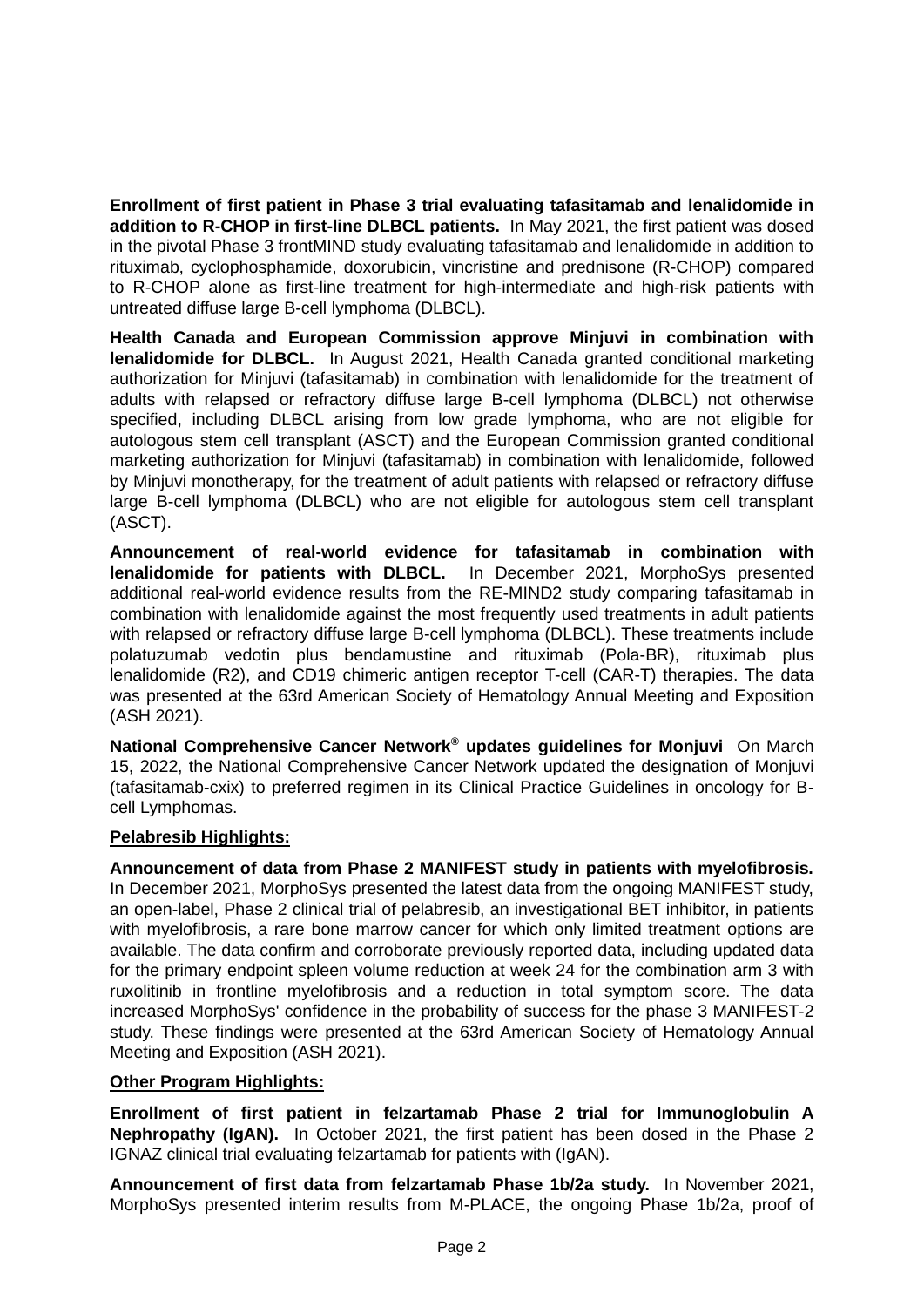concept study with felzartamab in patients with membranous nephropathy (MN) at the 2021 Annual Meeting of the American Society of Nephrology (ASN).

### **Corporate Updates:**

**MorphoSys acquires Constellation Pharmaceuticals.** In June 2021, MorphoSys entered into a definitive agreement to acquire Constellation Pharmaceuticals with its late-stage product candidate Pelabresib (CPI 0610) for treating myelofibrosis and CPI-0209, a midstage EZH2 inhibitor, for treating both hematologic and solid tumors.

**MorphoSys enters into funding agreement with Royalty Pharma.** MorphoSys secured from Royalty Pharma a US\$ 1.425 billion upfront payment, access to Development Funding Bonds up to US\$ 350 million, and up to US\$ 150 million in milestone payments. As part of the agreement, Royalty Pharma Investments 2019 ICAV, a subsidiary of Royalty Pharma plc, purchased US\$ 100 million in shares (1,337,552 shares) of MorphoSys at a price of € 63.35 per share on July 16, 2021.

## **Financial Results for the Fourth Quarter of 2021 (IFRS):**

**Total revenues** for the fourth quarter of 2021 were € 52.9 million compared to € 36.0 million for the same period in 2020.

| in $\epsilon$ million          | Q4 2021 | Q3 2021 | Q4 2020 | $Q-Q \Delta$ | Y-Y A |
|--------------------------------|---------|---------|---------|--------------|-------|
| Total revenues                 | 52.9    | 41.2    | 36.0    | 28%          | 47%   |
| Monjuvi product sales          | 20.5    | 18.6    | 14.1    | 10%          | 45%   |
| Royalties                      | 23.2    | 17.0    | 12.1    | 36%          | 92%   |
| Licenses, milestones and other | 9.3     | 5.6     | 9.8     | 66%          | (5)%  |
|                                |         |         |         |              |       |

**Cost of Sales:** In the fourth quarter of 2021, cost of sales was € 9.5 million compared to  $\epsilon$  9.4 million for the comparable period in 2020.

**Research and Development (R&D) Expenses:** In the fourth quarter of 2021, R&D expenses were  $\epsilon$  87.0 million (Q4 2020:  $\epsilon$  52.8 million). The increase in R&D expenses is primarily due to the inclusion of R&D expenses from Constellation and higher investment to support the advancement of clinical programs.

**Selling, General and Administrative (SG&A) Expenses:** Selling expenses decreased in the fourth quarter of 2021 to  $\epsilon$  32.5 million (Q4 2020:  $\epsilon$  32.8 million) and general and administrative (G&A) expenses amounted to € 18.2 million (Q4 2020: € 14.2 million). The increase in G&A expense in the fourth quarter was driven mainly by transaction costs for the acquisition of Constellation and the inclusion of Constellation's G&A expenses.

**Impairment of Goodwill:** In the fourth quarter, MorphoSys accounted for a non-cash impairment charge on goodwill in the amount of  $\epsilon$  230.7 million, due to the decision to discontinue all US-based drug discovery and biology activities of Constellation which MorphoSys acquired in July 2021. MorphoSys will continue to focus its research activities on the most advanced programs at its German research hub in Planegg.

**Operating Loss:** Operating loss amounted to € 325.0 million in the fourth quarter of 2021 ( $Q4$  2020: operating loss of  $E$  75.2 million).

**Consolidated Net Profit / Loss:** For the fourth quarter of 2021, consolidated net loss was € 381.0 million (Q4 2020: consolidated net loss of  $€$  16.5 million).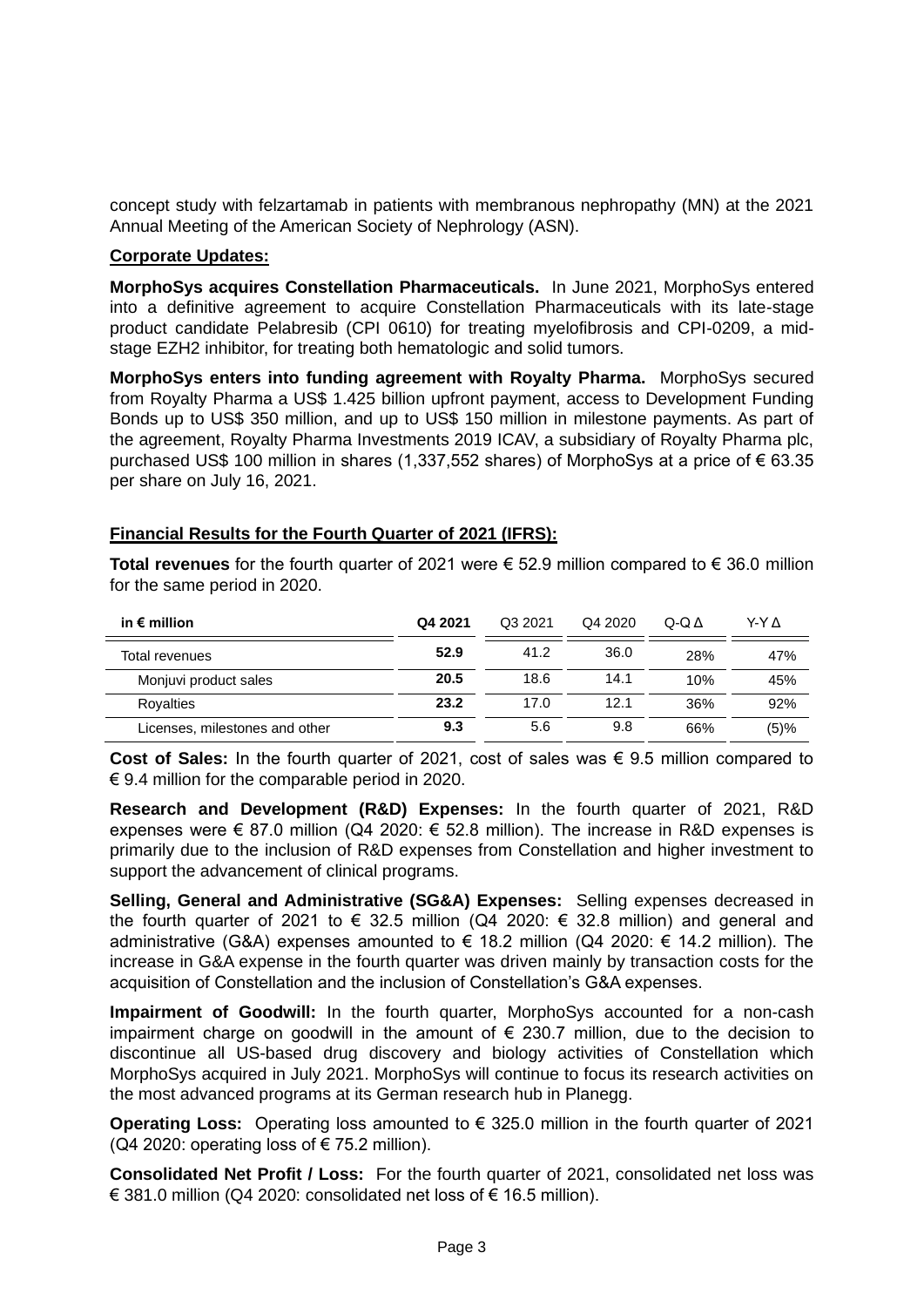# **Financial Results for the Full Year 2021 (IFRS):**

**Total revenues** for the full year of 2021 were € 179.6 million compared to € 327.7 million in 2020. The year-over-year decline was driven by the upfront payment of the collaboration and license agreement with Incyte executed in 2020 for the out-licensing of tafasitamab outside the U.S. The Group revenues include revenues of  $\epsilon$  66.9 million from the recognition of Monjuvi product sales in the US. Royalties in 2021 included  $\epsilon$  0.7 million from the sale of Minjuvi outside of the U.S. by our partner Incyte and  $\epsilon$  64.9 million from Tremfya sales. While Tremfya royalties will continue to be recorded on MorphoSys' income statement, the payments for these royalties are passed onto Royalty Pharma starting in the second quarter of 2021. As such, € 53.4 million of Tremfya royalties were passed on to Royalty Pharma in 2021.

| in $\epsilon$ million*         | 2021  |       | Y-Y A    |  |
|--------------------------------|-------|-------|----------|--|
| Total revenues                 | 179.6 | 327.7 | (45)%    |  |
| Product sales                  | 66.9  | 18.5  | $>100\%$ |  |
| Royalties                      | 65.6  | 42.5  | 54%      |  |
| Licenses, milestones and other | 47.2  | 266.7 | (82)%    |  |

\* Differences due to rounding.

**Cost of Sales:** For full year 2021, cost of sales were € 32.2 million compared to € 9.2 million in 2020. The year-over-year increase was primarily driven by higher sales of Monjuvi in the U.S.

**R&D Expenses:** In 2021, R&D expenses were € 225.2 million compared to € 139.4 million in 2020. The R&D expenses increased due to higher development activity and the inclusion of expenses from the Constellation acquisition since July 15, 2021.

**SG&A Expenses:** Selling expenses increased in 2021 to € 121.5 million compared to € 107.7 million in 2020. The year-over-year increase was primarily driven by the first full year of commercialization activities for Monjuvi compared to the ramp up of activities in 2020.

G&A expenses amounted to  $\epsilon$  78.3 million compared to  $\epsilon$  51.4 million in 2020. The yearover-year increase was driven primarily by the transaction-related costs of  $\epsilon$  37.3 million related to the Constellation and Royalty Pharma agreements. In addition, Constellation's G&A expenses were included for the first time.

**Operating Loss:** Operating loss amounted to € 508.3 million in 2021 compared to an operating profit of € 18.0 million in 2020.

**Consolidated Net Profit / Loss:** For the full year of 2021, consolidated net loss was € 514.5 million compared to a net profit of  $\epsilon$  97.9 million in 2020.

**Cash and Other Financial Assets:** As of December 31, 2021, the Company had cash and other financial assets of  $\epsilon$  976.9 million compared to  $\epsilon$  1,244.0 million on December 31, 2020.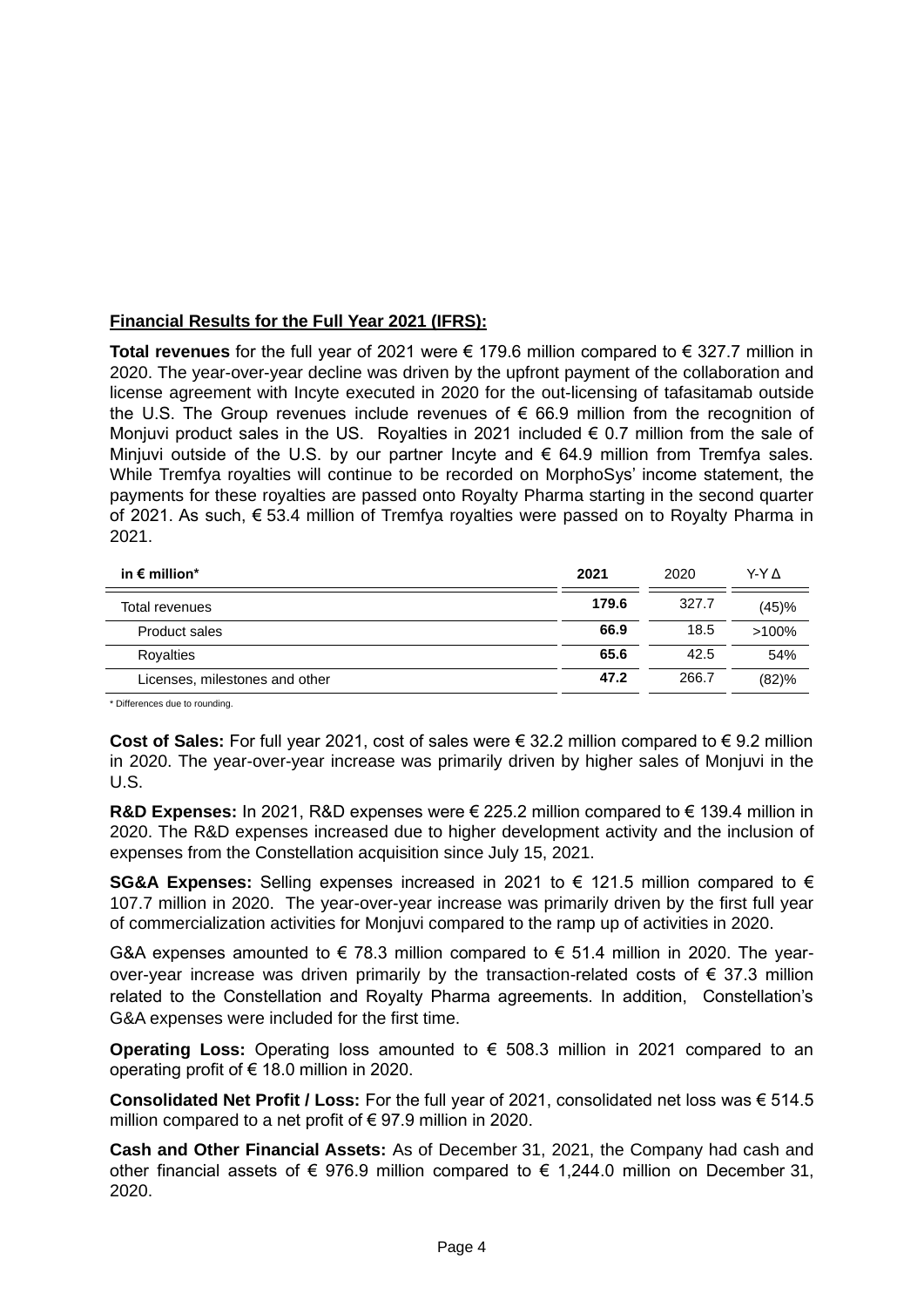**Number of shares:** The number of shares issued totaled 34,231,943 on December 31, 2021 compared to 32,890,046 at the end of 2020.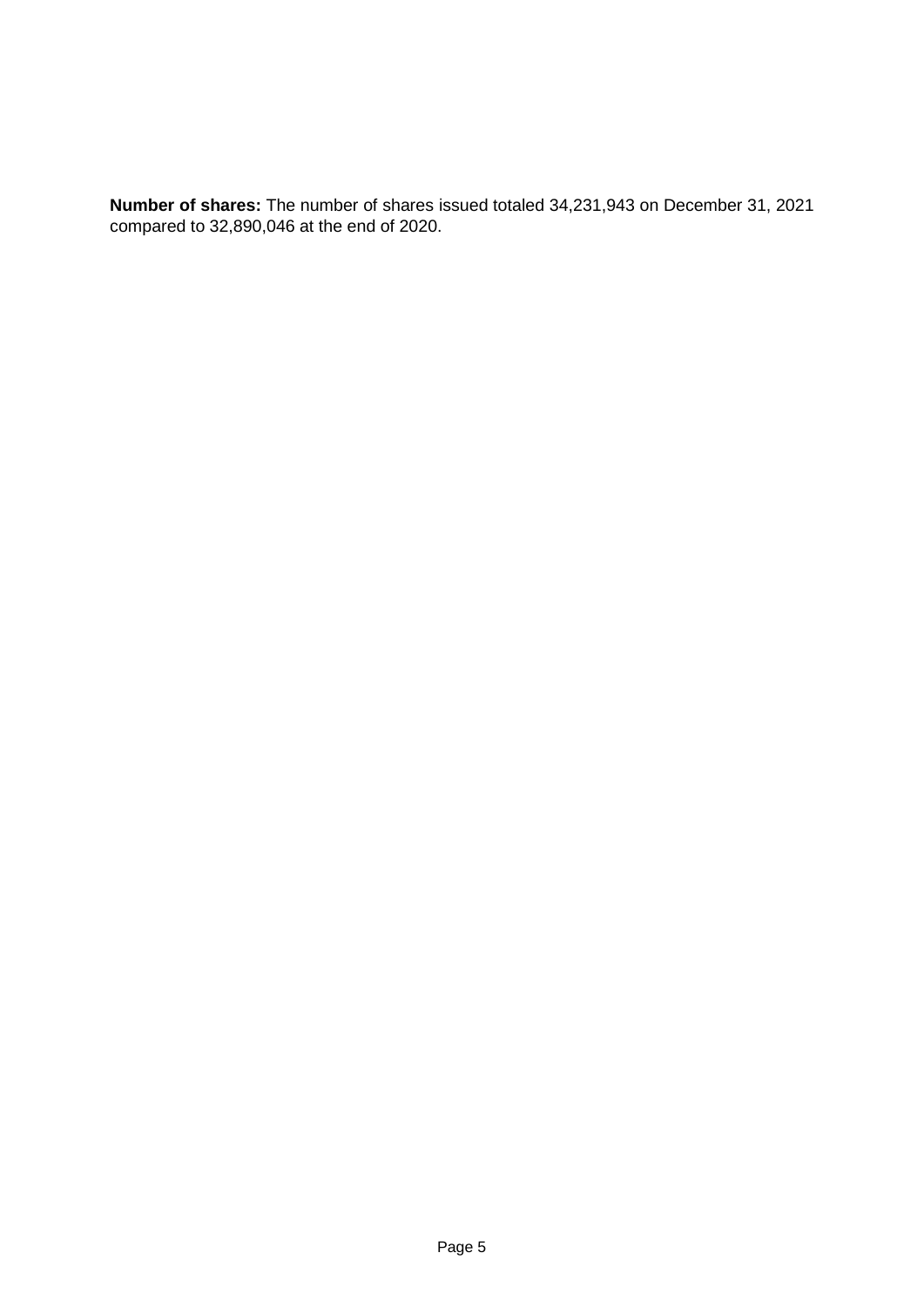|  |  | <b>Full Year 2022 Financial Guidance:</b> |  |
|--|--|-------------------------------------------|--|
|  |  |                                           |  |

| <b>Amounts in million</b>                          | <b>2022 Financial Guidance</b> | 2022 Guidance Insights                                                                                                                                                                                                                                                                                                                                                                               |
|----------------------------------------------------|--------------------------------|------------------------------------------------------------------------------------------------------------------------------------------------------------------------------------------------------------------------------------------------------------------------------------------------------------------------------------------------------------------------------------------------------|
| Monjuvi U.S. Net Product Sales                     | US\$ 110m to 135m              | 100% of Monjuvi U.S. product sales are recorded<br>on MorphoSys' income statement and related<br>profit/loss is split 50/50 between MorphoSys and<br>Incyte.                                                                                                                                                                                                                                         |
| Gross Margin for Monjuvi U.S.<br>Net Product Sales | 75% to 80%                     | 100% of Monjuvi U.S. product cost of sales is<br>recorded on MorphoSys' income statement and<br>related profit/loss is split 50/50 between<br>MorphoSys and Incyte.                                                                                                                                                                                                                                  |
| R&D expenses                                       | € 300m to 325m                 | 2022 growth over 2021 will be driven primarily by<br>investment in ongoing pivotal phase-3 studies,<br>excluding transaction/restructuring/other charges<br>related to Constellation acquisition recorded in<br>2021.                                                                                                                                                                                |
| SG&A expenses                                      | € 155m to 170                  | 51% to 56% of mid-point of SG&A expenses<br>represents Monjuvi U.S. selling costs of which<br>100% are recorded in MorphoSys' income<br>statement. Incyte reimburses MorphoSys for half<br>of these selling expenses.<br>For 2022, we anticipate a year-over-year decline<br>in SG&A, excluding transaction/restructuring/other<br>charges related to Constellation acquisition<br>recorded in 2021. |

Additional information related to 2022 Financial Guidance:

- Tremfya royalties will continue to be recorded as revenue without any cost of sales in MorphoSys' income statement. These royalties, however, will not contribute any cash to MorphoSys as 100% of the royalties will be passed on to Royalty Pharma.
- MorphoSys anticipates receiving royalties for Minjuvi sales outside of the U.S. Guidance for these royalties is not being provided as MorphoSys does not receive any sales forecasts from its partner Incyte.
- MorphoSys does not anticipate any significant cash-accretive revenues from the achievement of milestones in 2022. Milestones for otilimab are passed on to Royalty Pharma. Milestones from all other programs remain with MorphoSys at 100%.
- MorphoSys anticipates sales of commercial and clinical supply of tafasitamab outside of the U.S. to its partner Incyte. Revenue from this supply is recorded in the "Licenses, milestones and other" category in MorphoSys' income statement. These sales result in a zero gross profit/margin. As such, MorphoSys does not provide guidance for these sales.
- While R&D expense is anticipated to grow year-over-year due to investments in three pivotal studies, the growth is partially being offset by the consolidation of research/discovery activities.
- SG&A expense guidance range reflects savings from synergies following the acquisition of Constellation and streamlined commercialization efforts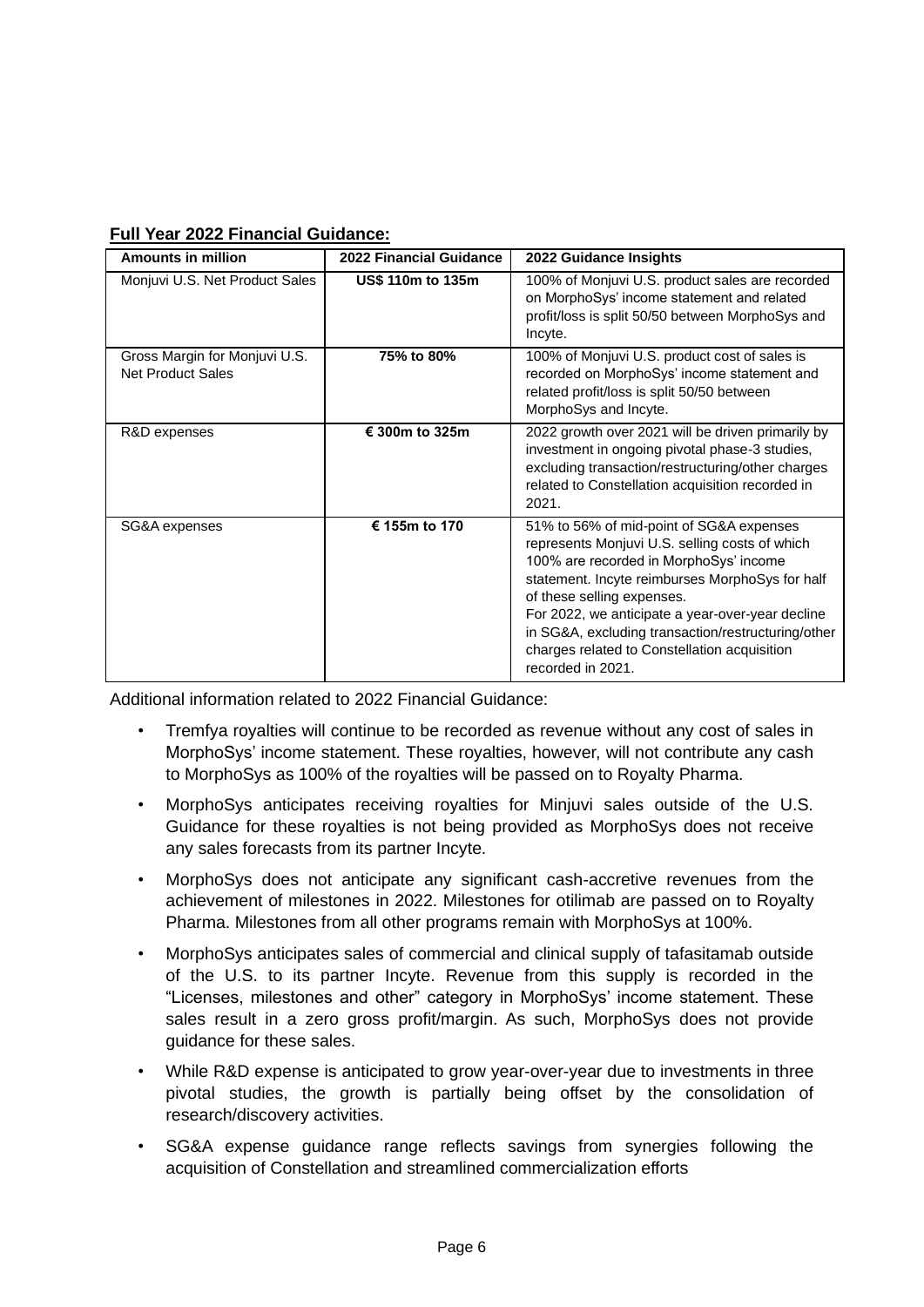• Anticipated foreign exchange (USD/EUR) to impact operating expenses (R&D and SG&A) negatively by approximately 3%.

\*\*\*

# **Operational Outlook for 2022:**

MorphoSys anticipates the following key development milestones in 2022:

- First proof-of-concept data from the ongoing clinical phase 2 study of CPI-0209 in solid tumors and blood cancer;
- Additional data from the phase 1/2 M-PLACE (proof-of-concept) study of felzartamab for the treatment of anti-PLA2R antibody positive membranous nephropathy (MN);
- First data from the phase 2 study (IGNAZ) to evaluate felzartamab in patients with immunoglobulin A nephropathy (IgAN);
- MorphoSys' partner Roche expects a pivotal data readout of the GRADUATE 1 and GRADUATE 2 trials with gantenerumab in the second half of 2022. Roche initiated these phase 3 development program for patients with Alzheimer's disease in 2018;
- Initiation of a combination study (in collaboration with Incyte and Xencor) of tafasitamab, plamotamab and lenalidomide in patients with relapsed or refractory diffuse large B-cell lymphoma (DLBCL), first-line DLBCL and relapsed or refractory follicular lymphoma (FL).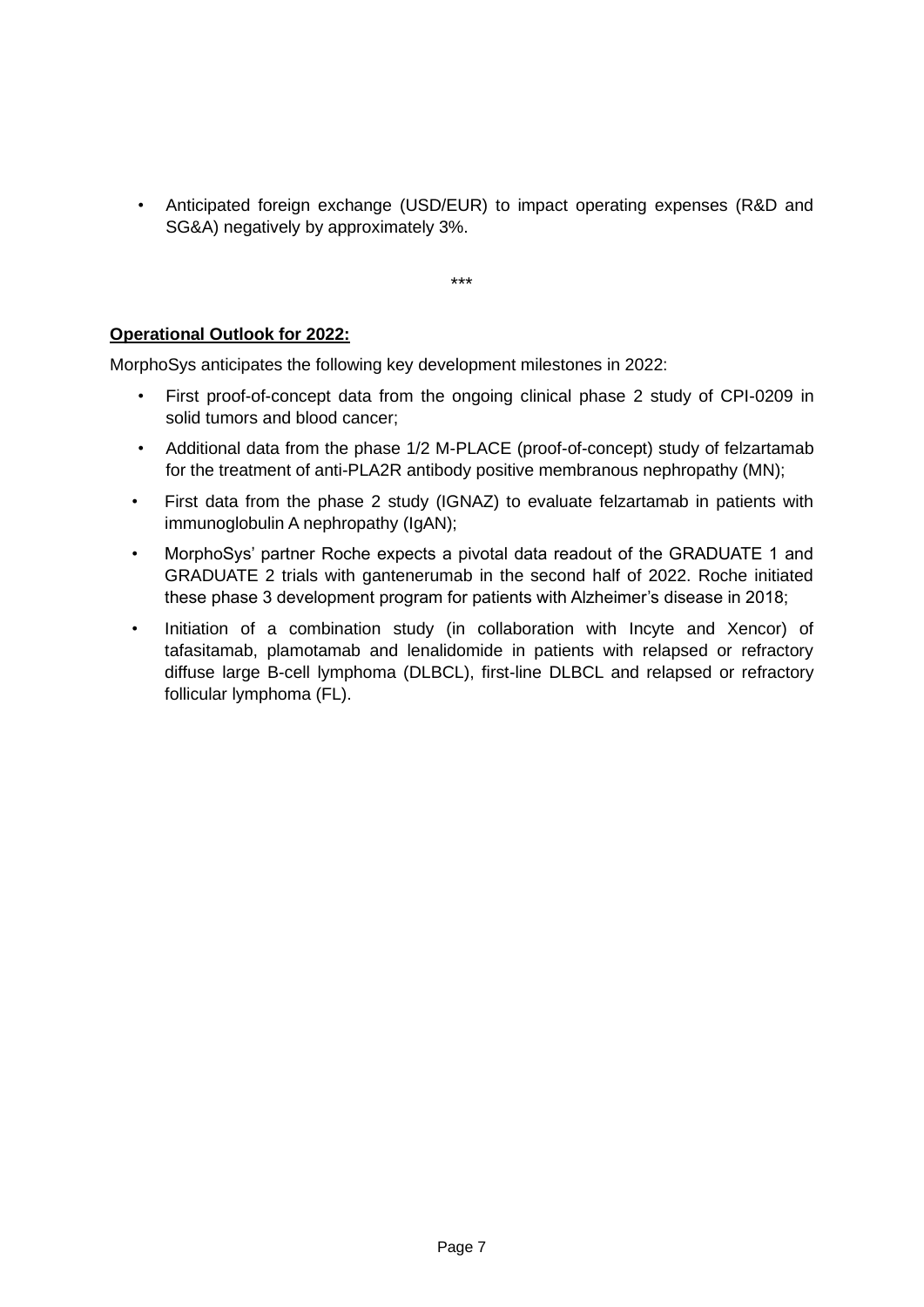| in $\epsilon$ million                              | 2021    | 2020    | Δ          | Q4 2021 | Q4 2020 | Δ          |
|----------------------------------------------------|---------|---------|------------|---------|---------|------------|
| Revenues                                           | 179.6   | 327.7   | (45)%      | 52.9    | 36.0    | 47%        |
| <b>Product Sales</b>                               | 66.9    | 18.5    | >100%      | 20.5    | 14.1    | 45%        |
| <b>Royalties</b>                                   | 65.6    | 42.5    | 54%        | 23.2    | 12.1    | 91%        |
| Licenses, milestones and other                     | 47.2    | 266.7   | (82)%      | 9.3     | 9.8     | (5)%       |
| <b>Cost of Sales</b>                               | (32.2)  | (9.2)   | 251%       | (9.5)   | (9.4)   | $1\%$      |
| <b>Gross Profit</b>                                | 147.4   | 318.5   | (54)%      | 43.4    | 26.6    | 63%        |
| <b>Total Operating Expenses</b>                    | (655.8) | (300.6) | >100%      | (368.4) | (101.8) | >100%      |
| Research and Development                           | (225.2) | (139.4) | 62%        | (87.0)  | (52.8)  | 65%        |
| Selling                                            | (121.5) | (107.7) | 13%        | (32.5)  | (32.8)  | (1)%       |
| <b>General and Administrative</b>                  | (78.3)  | (51.4)  | 52%        | (18.2)  | (14.2)  | 28%        |
| <b>Impairment of Goodwill</b>                      | (230.7) | (2.1)   | $>100\%$   | (230.7) | (2.1)   | >100%      |
| Operating Profit / (Loss)                          | (508.3) | 18.0    | $>(100)\%$ | (325.0) | (75.2)  | >100%      |
| Other Income                                       | 8.2     | 14.6    | (44)%      | 3.4     | 2.9     | 15%        |
| Other Expenses                                     | (6.4)   | (5.2)   | 23%        | (1.7)   | (2.2)   | (22)%      |
| Finance Income                                     | 96.6    | 92.0    | 5%         | (2.7)   | 31.6    | $>(100)\%$ |
| <b>Finance Expenses</b>                            | (181.5) | (96.2)  | 89%        | (89.0)  | 5.7     | $>(100)\%$ |
| Income from Reversals of Impairment                | 0.3     | (0.7)   | >100%      | (0.2)   | 0.4     | $>(100)\%$ |
| Income Tax Benefit / (Expenses)                    | 76.6    | 75.4    | 2%         | 34.4    | 20.2    | 70%        |
| Consolidated Net Profit / (Loss)                   | (514.5) | 97.9    | $>(100)\%$ | (381.0) | (16.5)  | >100%      |
| Earnings per Share, Basic and Diluted              | (15.40) |         |            | (11.16) | (0.50)  | >100%      |
| Earnings per Share, Basic                          |         | 3.01    |            |         |         |            |
| Earnings per Share, diluted                        |         | 2.97    |            |         |         |            |
| Cash and other financial assets (end of<br>period) | 976.9   | 1,244.0 | (21)%      | 976.9   | 1,244.0 | (21)%      |

### **MorphoSys Group Key Figures (IFRS, end of financial year: December 31, 2021)**

MorphoSys will hold its conference call and webcast tomorrow, March 17, 2022, to present the full year 2021 results the outlook for 2022.

**Dial-in number for the conference call (in English) at 1:00pm CET; 12:00pm GMT; 8:00am EDT:**

- Germany: +49 69 201 744 220
- For UK residents: +44 203 009 2470

For US residents: +1 877 423 0830

(All numbers reachable from any geography)

Participant PIN: 41714570#

Please dial in 10 minutes before the beginning of the conference.

A live webcast and slides will be made available at the Investors section under "Upcoming Events & Conferences" on MorphoSys' website, [http://www.morphosys.com](https://eqs-cockpit.com/cgi-bin/fncls.ssp?fn=redirect&url=af6b62de1fd30b6c8f4ab4736ef0907c&application_id=1299903&user_id=0&application_name=news) and after the call, a slide-synchronized audio replay of the conference will be available at the same location.

Consolidated Financial Statements 2021 (IFRS) are available for download at: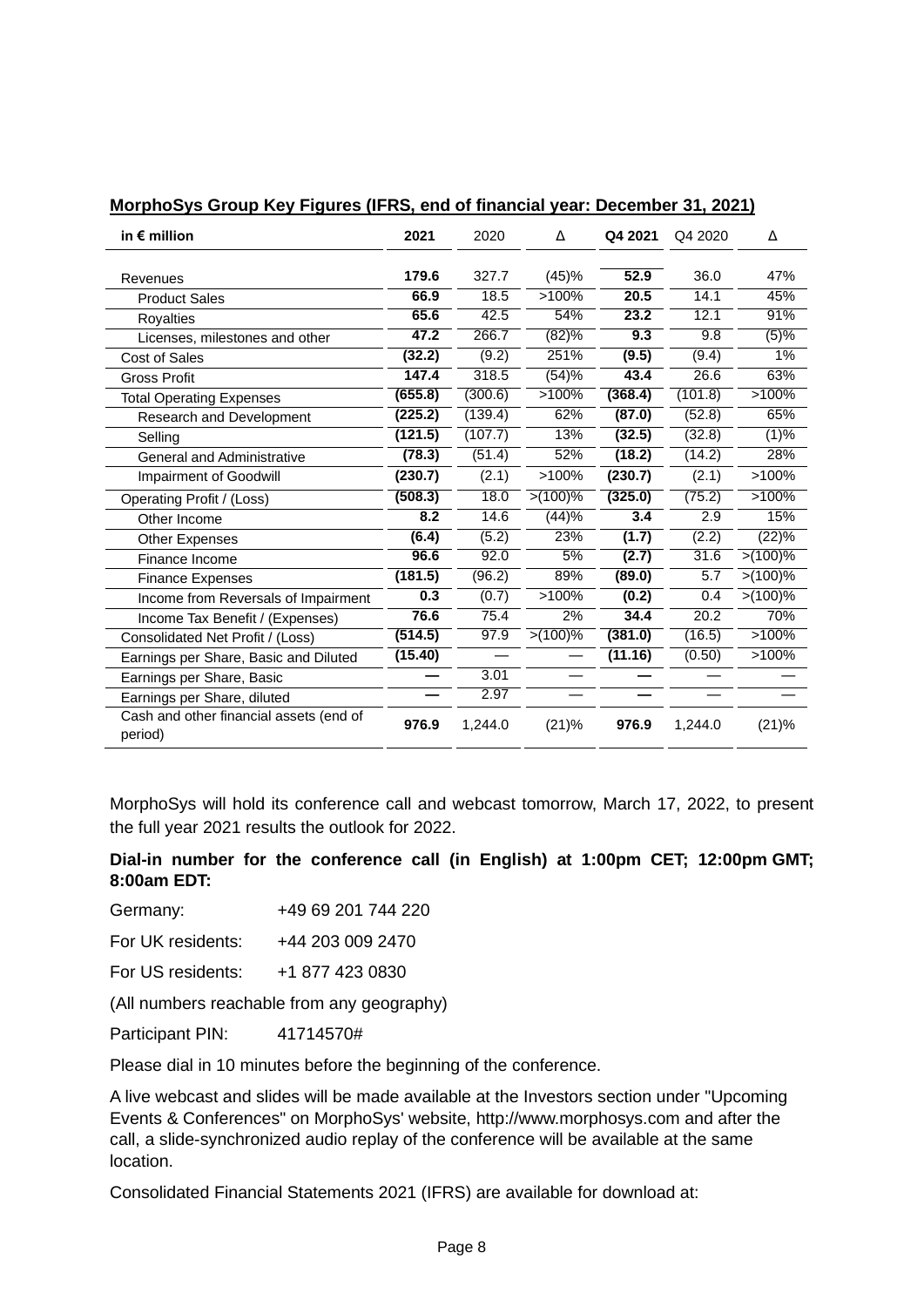#### https://www.morphosys.com/en/investors/financial-information

#### **About MorphoSys**

At MorphoSys, we are driven by our mission to give more life for people with cancer. As a global commercialstage biopharmaceutical company, we use groundbreaking science and technologies to discover, develop, and deliver innovative cancer medicines to patients. MorphoSys is headquartered in Planegg, Germany, and has its U.S. operations anchored in Boston, Massachusetts. To learn more, visit us at www.morphosys.com and follow us on Twitter and LinkedIn.

#### **About Tafasitamab**

Tafasitamab is a humanized Fc-modified cytolytic CD19 targeting monoclonal antibody. In 2010, MorphoSys licensed exclusive worldwide rights to develop and commercialize tafasitamab from Xencor, Inc. Tafasitamab incorporates an XmAb® engineered Fc domain, which mediates B-cell lysis through apoptosis and immune effector mechanism including Antibody-Dependent Cell-Mediated Cytotoxicity (ADCC) and Antibody-Dependent Cellular Phagocytosis (ADCP).

In the United States, Monjuvi® (tafasitamab-cxix) is approved by the U.S. Food and Drug Administration in combination with lenalidomide for the treatment of adult patients with relapsed or refractory DLBCL not otherwise specified, including DLBCL arising from low grade lymphoma, and who are not eligible for autologous stem cell transplant (ASCT). This indication is approved under accelerated approval based on overall response rate. Continued approval for this indication may be contingent upon verification and description of clinical benefit in a confirmatory trial(s).

In Europe, Miniuvi® (tafasitamab) received conditional marketing authorization in combination with lenalidomide, followed by Minjuvi monotherapy, for the treatment of adult patients with relapsed or refractory diffuse large B-cell lymphoma (DLBCL) who are not eligible for autologous stem cell transplant (ASCT).

Tafasitamab is being clinically investigated as a therapeutic option in B-cell malignancies in several ongoing combination trials.

Monjuvi® and Minjuvi® are registered trademarks of MorphoSys AG. Tafasitamab is co-marketed by Incyte and MorphoSys under the brand name Monjuvi® in the U.S., and marketed by Incyte under the brand name Minjuvi® in the EU.

XmAb® is a registered trademark of Xencor, Inc.

#### *Forward Looking Statements*

*This communication contains certain forward-looking statements concerning the MorphoSys group of companies. The forward-looking statements contained herein represent the judgment of MorphoSys as of the date of this*  release and involve known and unknown risks and uncertainties, which might cause the actual results, financial condition and liquidity, performance or achievements of MorphoSys, or industry results, to be materially different *from any historic or future results, financial conditions and liquidity, performance or achievements expressed or implied by such forward-looking statements. In addition, even if MorphoSys' results, performance, financial condition and liquidity, and the development of the industry in which it operates are consistent with such forwardlooking statements, they may not be predictive of results or developments in future periods. Among the factors that may result in differences are that MorphoSys' expectations may be incorrect, the inherent uncertainties associated with competitive developments, clinical trial and product development activities and regulatory approval requirements, MorphoSys' reliance on collaborations with third parties, estimating the commercial potential of its development programs and other risks indicated in the risk factors included in MorphoSys' Annual Report on Form 20-F and other filings with the U.S. Securities and Exchange Commission. Given these uncertainties, the reader is advised not to place any undue reliance on such forward-looking statements. These forward-looking statements speak only as of the date of publication of this document. MorphoSys expressly disclaims any obligation to update any such forward-looking statements in this document to reflect any change in its expectations with regard thereto or any change in events, conditions or circumstances on which any such statement is based or that may affect the likelihood that actual results will differ from those set forth in the forwardlooking statements, unless specifically required by law or regulation.*

#### **For more information, please contact:**